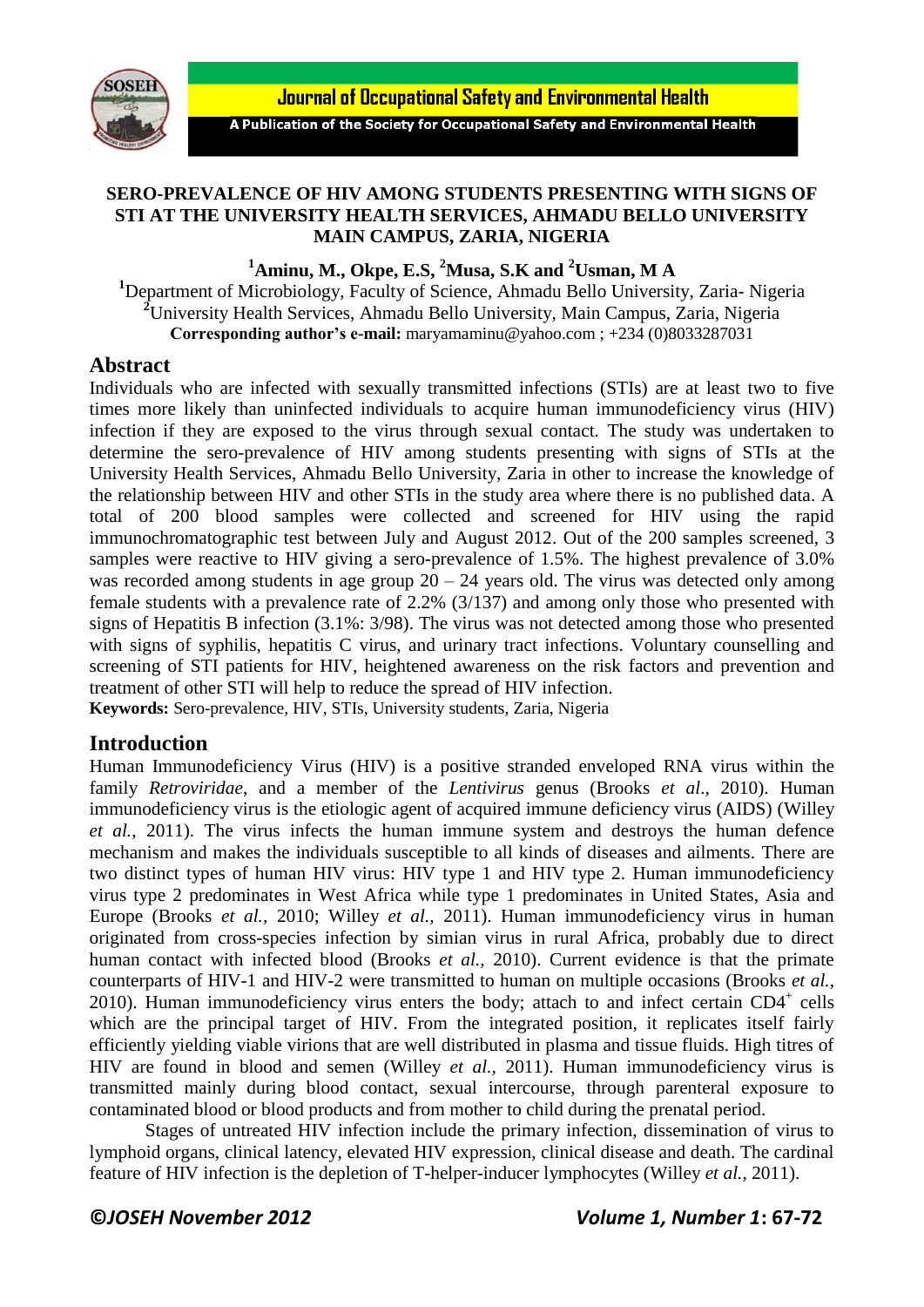#### **Aminu, M., Okpe, E. S., Musa, S.K and Usman, M.A (2012). Sero-prevalence of HIV among students presenting with signs of STI at the University Health Services, Ahmadu Bello University Main Campus, Zaria Nigeria**

The first symptoms of acute HIV infection are not specific and appear after an incubation period of 6 days to 6 weeks usually including fatigue, headache, nausea and night sweat. The more serious symptoms in adults are preceded by a prodrome (diarrhoea and dwindling) that can include malaise, weight loss, fatigue, shortness of breath, chronic diarrhoea, white patches in the tongue and lymphadenopathy. Opportunistic infection, cancers and neurological diseases such as AIDS, dementia, subacute encephalitis, vacuolar myelopathy, aseptic meningitis and peripheral neuropathy are associated with late stage of HIV infection (Brooks *et al.,* 2010). Evidence of infection by HIV can be detected by virus isolation, serological determination of antiviral and measurement of viral nucleic acid or antigens.

Acquired immune deficiency syndrome was recognised in the United States in 1981 as a new disease entity in homosexual men (Gottlieb, 2006; Willey *et al.,* 2011). Since then AIDS has become a worldwide epidemic that continues to expand. Sub-Saharan Africa was reported as the region that has been hit the hardest by the HIV/AIDS pandemic. The joint United Nations programme on HIV report on the global AIDS epidemic for 2006 started at the end of 2006, there were about 38.6 million persons living with the virus and 2.8 million HIV/AIDS death (Brooks *et al.,* 2010). The first case in Nigeria was reported in 1986 in a 13-year old girl. Since then, the epidemic has persisted with national HIV seroprevalence rate of 1.8% in 1991, 5.8% in 2001, 4.4% in 2005 and 4.6% in 2008 (FMOH, 2010a). Currently in Nigeria, the number of people living with HIV/AIDS is 61 million (UNAIDS/WHO, 2010). The prevalence rate of adult population was estimated 4.4% with the burden of the disease borne on young people in the  $15 - 49$  years age group. Factors such as poor and inadequate education, early age at first sexual debut and multiple sexual partners among others account for the very high seroprevalence rate seen in sub-Saharan Africa (UNAIDS/WHO, 2010).

Human immunodeficiency virus infection is of worldwide epidemic. Sexual transmission is an important route of transmission of the infection. There is a link between STI and HIV infection (WHO, 2010). Individuals who are infected with STIs are at least two to five times more likely than uninfected individuals to acquire HIV infection if they are exposed to the virus through sexual contact. In addition, if an HIV-infected individual is also infected with another STI, that person is more likely to transmit HIV through sexual contact than other HIV-infected person (Wasserheit, 1992). There is substantial biological evidence demonstrating that the presence of other STIs increases the likelihood of both transmitting and acquiring HIV (Wasserheit, 1992). Studies have shown the sero-prevalence of HIV among patients attending STD clinics in India to be between 1.4-14% (Banerjee and Mandal*,* 2002). In Nigeria the prevalence of HIV among STIs patients is estimated at 11.5% (UNAIDS/WHO, 2010).

There is no published data on the sero-prevalence of HIV among students presenting with signs of STIs in Zaria. The study was therefore aimed at determining the sero-prevalence and the possible risk factors associated with HIV among these students with the hope of establishing the prevalence rate which will help to increase the knowledge of the relationship of HIV and other STI.

## **Materials and Methods**

*Study Area and Population***:** The study was conducted at the University Health Service (UHS), ABU, Main Campus, Zaria. The UHS is located within ABU Main Campus, Samaru, Sabon-Gari Local Government Area of Kaduna State, Nigeria. The UHS was set up to provide health services to the staff and students of ABU and people living around the University (Samaru community). Services such as antenatal service, laboratory service, HIV counselling and testing, ophthalmic service and outpatient service, amongst others are rendered at the UHS. The study population comprised of 200 students of all age and sex who were presenting with signs of sexually transmitted infection at the UHS, ABU, Main Campus, Zaria. Limitation of the study are that the sample size was small and more female patients were recruited. Also, some students did not respond to some of the risk factors associated with HIV as contained in the questionnaire hence the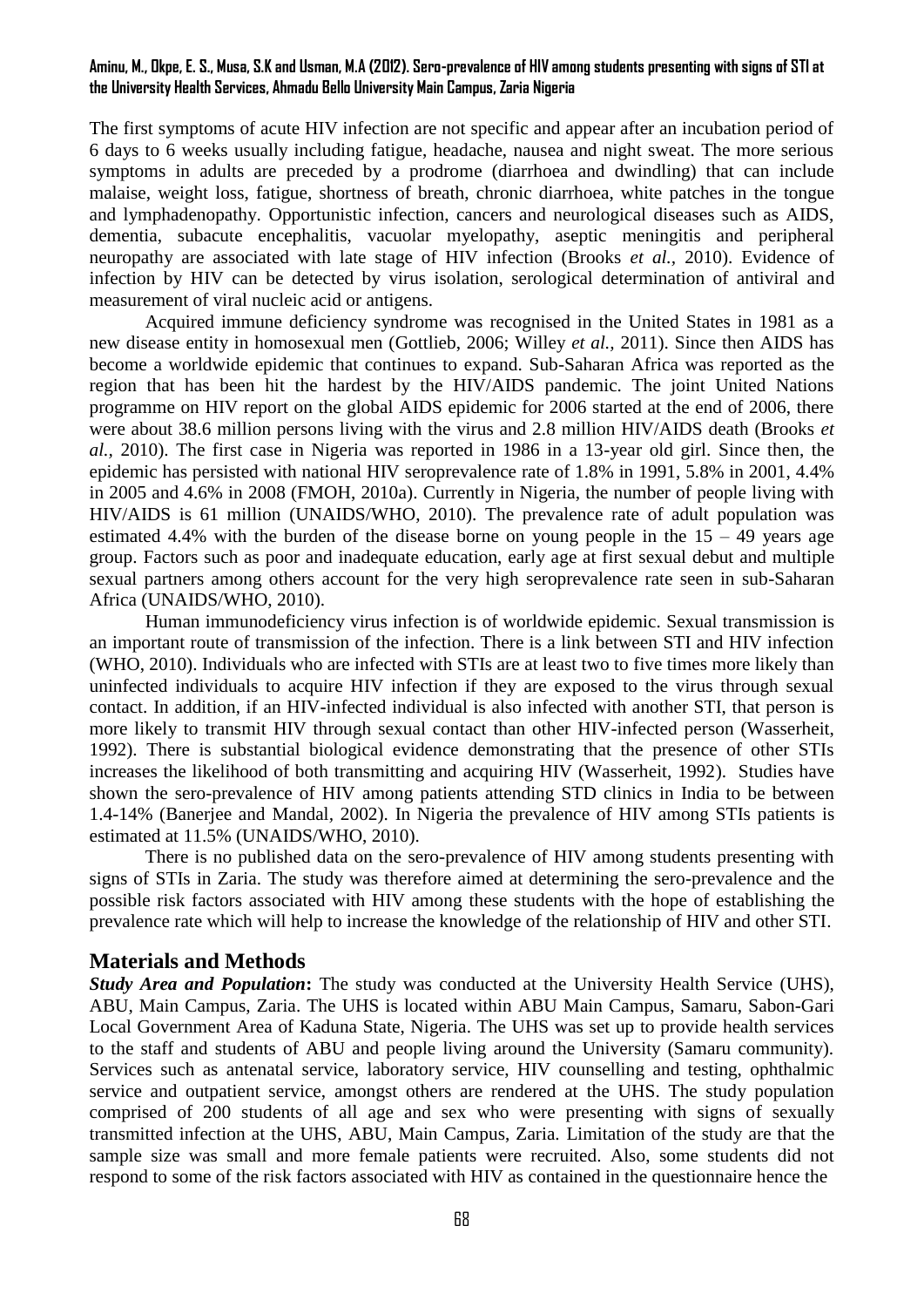result obtained may not reflect the true risk factors for acquisition of HIV infection in the study area.

*Ethical Consideration, Consent and Criteria***:** Prior to commencement of the study, letter of introduction was collected from the Department of Microbiology, Faculty of Science, ABU Zaria and was submitted to the Director of the UHS for ethical approval. Consent was also obtained from each student enrolled in the study. The inclusion criteria included students presenting with STI, who gave consent; while the exclusion criteria included students who did not present with STI and those who did give consent regardless of having STI or not.

**Data Collection and Sample Size Determination:** A structured questionnaire was designed to obtain demographic data and clinical information concerning the patients. A questionnaire was issued to each of the students who gave consent after counselling, completed, and returned before collection of sample. The least sample size to be used in the study was determined using the equation below as described by Naing *et al.* (2006):

$$
n = \frac{z^2 p (1-p)}{d^2}
$$

Where, 'n' is the desired sample size; 'z' is the standard normal distribution at 95% confidence interval= 1.96; 'p' is known prevalence of the infection (6.4%; Ekwezor *et al*., 1995); 'd' is allowable error which is taken as  $5\% = 0.05$ . The sample size obtained after the calculation was 92; however, to validate the accuracy of the study, 200 samples were collected and used for the study.

*Samples Collection***:** With the help of the laboratory technician, 3ml of venous blood was collected from each of the 200 students enrolled in the study who presented with signs of STIs between July and August 2012. The students comprised of 137 female and 63 male students who were between 16 – 31 years old. The samples were collected using a disposable sterile vacutainer needle and a 5 ml vacutainer EDTA (ethylenediamine tetra-acetic acid which is an anticoagulant). The plasma were carefully aspirated into cryovials and then stored at -4<sup>o</sup>c until ready for use as outlined by Cheesbrough (2010).

*Analysis of Blood samples for HIV***:** All the blood samples collected were tested for HIV using Determine and Uni-Gold rapid test kits according to WHO standard outlined by FMOH (2010b).

- a. **Determine:** The protective foil cover of the test kit was removed and the kit labelled with the specimen identifier. Fifty (50) microlitre of the plasma was then added to the sample pad. The result was read after 15 minutes.
- b. **Uni-Gold:** The samples that were reactive with Determine were retested using the Uni-Gold test kit. The Uni-Gold test device was removed from its protective wrapper and labelled with the patient's identifier. Five (5) microlitre of the plasma was placed in the sample pot on the kit and 5 microlitre of Uni-Gold buffer was added.

The result was read after 15 minutes. Appearance of a single red line on the control region indicated a negative result. A positive result is indicated by appearance of a red line each on the control and the test regions (patient window site). An invalid result is indicated by the absence of red line on the control region.

*Statistical Analysis***:** Results and data from the questionnaires were analysed, reduced to percentages and presented as tables and figures. Statistical analysis was done using the SPSS version 17. Associations between variables were determined by Pearson's Chi Square analysis and the relationship between HIV and the risk factors studied were obtained. Two tailed P values ≤0.05 was considered statistically significant.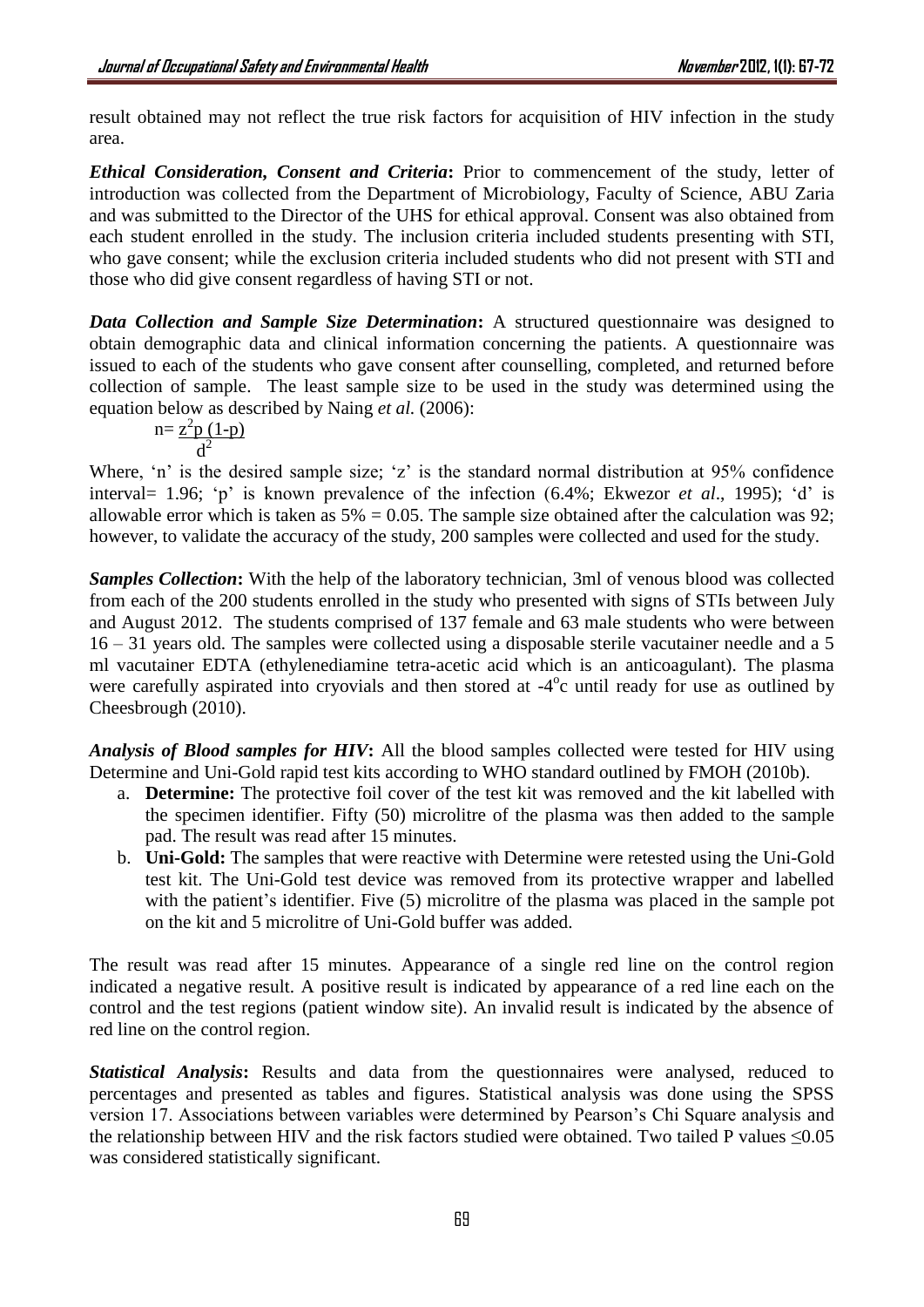**Aminu, M., Okpe, E. S., Musa, S.K and Usman, M.A (2012). Sero-prevalence of HIV among students presenting with signs of STI at the University Health Services, Ahmadu Bello University Main Campus, Zaria Nigeria**

# **Results**

The sero-prevalence of HIV among students who presented with signs of STIs at the UHS, ABU Zaria was found to be 1.5% (3/200). The distribution of HIV in relation to STI is shown in Table 1. The most common STI presented by the patients was Hepatitis B (49.0%: 98/200) while the least was syphilis (4.5%: 9/200). The virus was detected only among students who presented with signs of Hepatitis B virus (HBV) infection with a prevalence of 3.1% (3/98). The virus was not detected among students who presented with signs of syphilis, Hepatitis C virus (HCV) and urinary tract infections (UTI)  $(\chi^2 = 3.24, df = 3, p = 0.510)$ . The distribution of HIV according to sociodemographic characteristic of the patients is shown in Table 2. The highest sero-prevalence rate of 3.0% (2/66) was obtained among patients in age group  $20 - 24$  years old, followed by those in age group  $25 - 27$  years (2.2%:  $1/45$ ). There was no significant association between HIV status and age  $(\chi^2 = 0.122, df = 3, p = 0.730)$ . Majority of the patients were females (94%: 188/200) and the virus was detected only in female patients with a prevalence of 2.2% (3/137). There was no significant association between HIV status by sex ( $p = 0.818$ ). Analysis of the result according to marital status also showed that, out of the 200 patients screened for HIV, 188 (94%) were single, out of which 3 (3.2%) were positive and 12 (6%) were married with none positive.

**Table 1:** Sero-prevalence of HIV infection in relation to the various STIs presented by students at UHS, ABU, Zaria

| <b>Type of STI</b> | Total | No. Infected | Percentage (%) |
|--------------------|-------|--------------|----------------|
| <b>HBV</b>         | 98    |              | 3.1            |
| Syphilis           | 9     |              | 0.0            |
| <b>HCV</b>         | 76    |              | 0.0            |
| UTI                |       |              | 0.0            |
| <b>Total</b>       | 200   |              | 1.5            |

 $(\chi^2 = 3.24, df = 3, p = 0.510)$ 

**Table 2:** Sero-prevalence of HIV infection according to socio-demographic characteristics of students who presented with signs of STI at the UHS, ABU Zaria

| <b>Parameter</b>      | Total (%)  | <b>HIV Positive</b> | <b>Percentage Positive</b> | P-value |
|-----------------------|------------|---------------------|----------------------------|---------|
| Age Group (years)     |            |                     |                            |         |
| $16 - 19$             | 81 (40.5)  | 0                   | 0.0                        |         |
| $20 - 23$             | 66 (33.0)  | 2                   | 3.0                        |         |
| 24-27                 | 45 (22.5)  |                     | 2.2                        | 0.730   |
| 28-31                 | 8(4.0)     | 0                   | 0.0                        |         |
| Gender                |            |                     |                            |         |
| Male                  | 63 (31.5)  | 00                  | 0.0                        |         |
| Female                | 137 (68.5) | 03                  | 2.2                        | 0.818   |
| <b>Marital Status</b> |            |                     |                            |         |
| Single                | 188 (94.0) | 03                  | 1.6                        |         |
| Married               | 12(6.0)    | 00                  | 0.0                        | 0.818   |

Table 3 shows the potential risk factors associated with HIV among students who presented with STIs at the UHC. Twenty-eight (28) students did not respond to some of the question asked on the risk factors associated with HIV in the questionnaire and two (2) were infected with HIV. All the patients enrolled in the study admitted to knowledge of HIV. A sizeable number of the patients (32%: 64/200) agreed to indulge in unprotected sex and one was positive. None of the patients who said yes to cuts by reused razor blade (10%: 20/200), clipper (17%: 35/200), manicure set (13%: 27/200) and needle stick injury (9%:18/200) were infected. Also none of the patient who had scar (6%: 12/200) or who had been transfused (3.5%; 7/200) was positive. The positive cases were found among patients who either answered no to the risk factors or did not respond.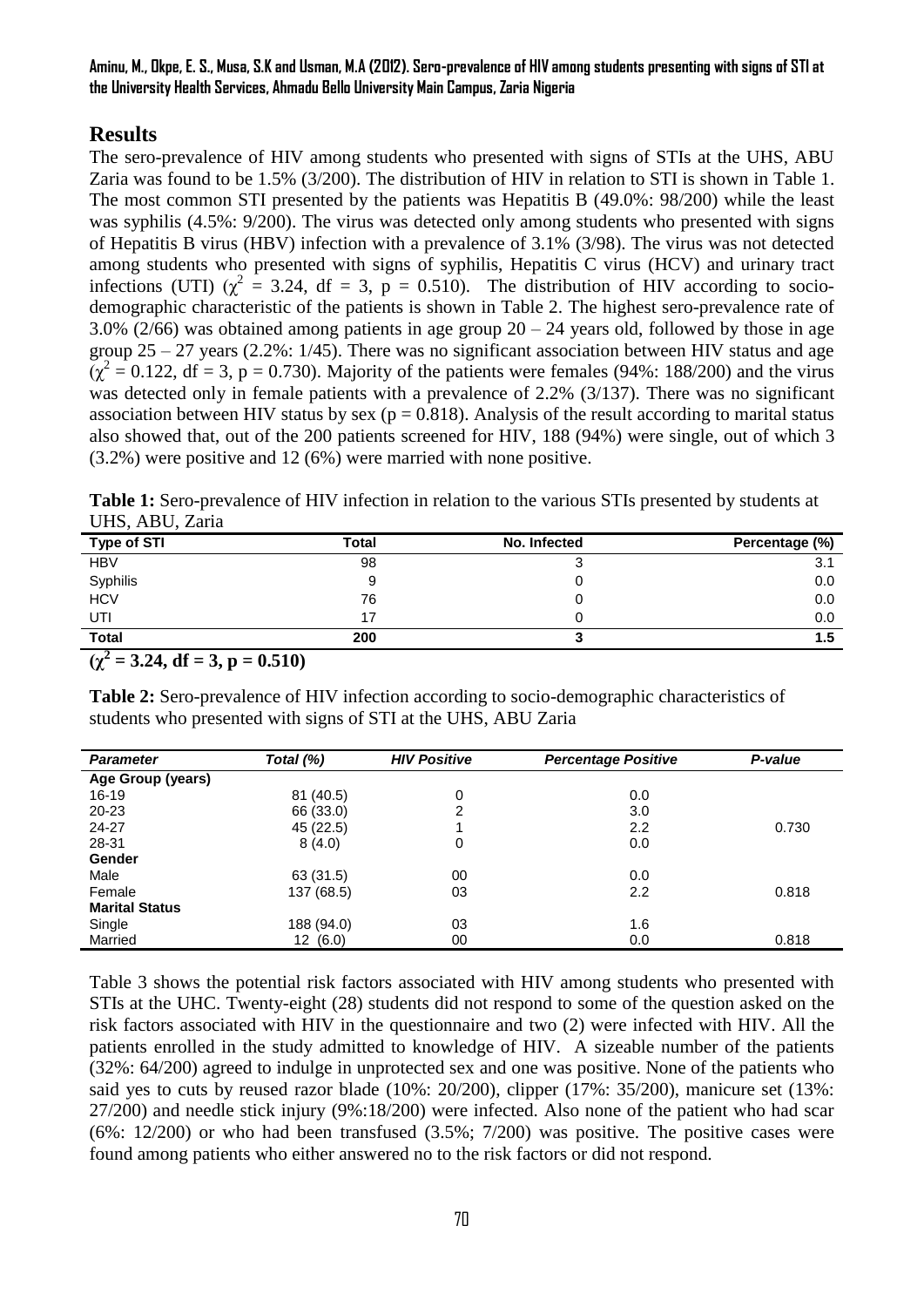| <b>Risk Factor</b>               | Total (%)  | <b>HIV Positive</b>     | <b>Percentage Positive</b> |
|----------------------------------|------------|-------------------------|----------------------------|
| <b>Unprotected Sex</b>           |            |                         |                            |
| Yes                              | 64 (32.0)  | 1                       | 1.6                        |
| No                               | 128 (64.0) | 0                       | 0.0                        |
| No response                      | 8(4.0)     | $\overline{2}$          | 25.0                       |
| <b>Kissing</b>                   |            |                         |                            |
| Yes                              | 107 (53.5) | $\boldsymbol{2}$        | 1.9                        |
| No                               | 82 (41.0)  | $\mathsf 0$             | 0.0                        |
| No Response                      | 11(5.5)    | 1                       | 9.1                        |
| <b>Reused Razor Cut</b>          |            |                         |                            |
| Yes                              | 20(10.0)   | 0                       | 0.0                        |
| <b>No</b>                        | 180 (90.0) | 3                       | 1.7                        |
| <b>Clipper Cut</b>               |            |                         |                            |
| Yes                              | 35 (17.5)  | $\,0\,$                 | 0.0                        |
| <b>No</b>                        | 165 (82.5) | 3                       | 1.8                        |
| <b>Manicure and Pedicure Cut</b> |            |                         |                            |
| Yes                              | 27 (13.5)  | $\,0\,$                 | 0.0                        |
| No                               | 168 (84.0) | 3                       | 1.8                        |
| No Response                      | 5(2.5)     | $\mathbf 0$             | 0.0                        |
| <b>Scarification</b>             |            |                         |                            |
| Yes                              | 12(6.0)    | $\frac{0}{3}$           | 0.0                        |
| No                               | 188 (94.0) |                         | 1.6                        |
| <b>Needle Prick Injury</b>       |            |                         |                            |
| Yes                              | 18 (9.0)   | $\pmb{0}$               | 0.0                        |
| <b>No</b>                        | 180 (90.0) | $\overline{c}$          | 1.1                        |
| No Response                      | 2(1.0)     | $\mathbf{1}$            | 50.0                       |
| <b>Blood Transfusion</b>         |            |                         |                            |
| Yes                              | 7(3.5)     | 0                       | 0.0                        |
| No                               | 191 (95.5) | $\overline{\mathbf{c}}$ | 1.1                        |
| No Response                      | 2(1.0)     | 1                       | 50.0                       |

**Table 3:** Some possible risk factors associated with HIV among students who presented with signs of STI at the UHS, ABU Zaria

## **Discussion**

The present study showed that most of the patients who presented with signs of sexually transmitted infections (STIs) at the University Health Services (UHS) were seronegative, and only 1.5% of the patients were found to be seropositive. The infection rate is in agreement with a similar study carried out in Calcutta, India, where a prevalence rate of 1.5% was obtained (Banerjee and Mandal*,* 2002) and in Brazil with a prevalence rate of 1.5% (Smith *et al.,* 2006). The prevalence is lower than 1.9% recorded in Sudan (UNAIDS/WHO, 2010), 6.4% recorded in Ibadan (Ekweozor *et al.,* 1995) and 15.7% in USA (Blocker *et al.,* 2000). However, the infection rate is higher than 1.3% recorded in New Guinea and 1.1% in East Asia (UNAIDS/WHO, 2010).

The variation in the results obtained from various regions by various workers within and outside the country and in this study might be due to differences in geographical location of the study population, differences in methodology adopted, sensitivity and reliability of viral assay, and the difference in sample sizes. Human immunodeficiency virus was detected only among students who presented with signs of Hepatitis B virus infection. This might be due to current high prevalence rate of Hepatitis B virus surface antigen in Nigeria. Hepatitis B is hyper endemic in Nigeria (Ott *et al.,* 2012) and has been detected with a prevalence of 12.5% among asymptomatic students in Zaria (Aminu *et al.,* 2013). This study however showed a low HIV seroprevalence in patients presenting with signs of STI. Indeed, the seroprevalence of HIV among students presenting with signs of STI in the present study is less than the (Nigeria) national prevalence figure of about 4.4%.

The prevalence of HIV in this study was not limited to a particular age; it was distributed among different age group. No case of HIV was recorded among age group  $16 - 19$  years. This is similar to a research carried out in Nigeria in 2007 (UNAIDS/WHO, 2010). The prevalence of HIV in age group 20 – 24 and  $25 - 27$  years may be due to their active involvement in sex and unprotected sex. No case of HIV was recorded among age group  $28 - 31$  years; this may be due to their high level of awareness of the infection and the various protective strategies they have employed against contracting the infection. Human